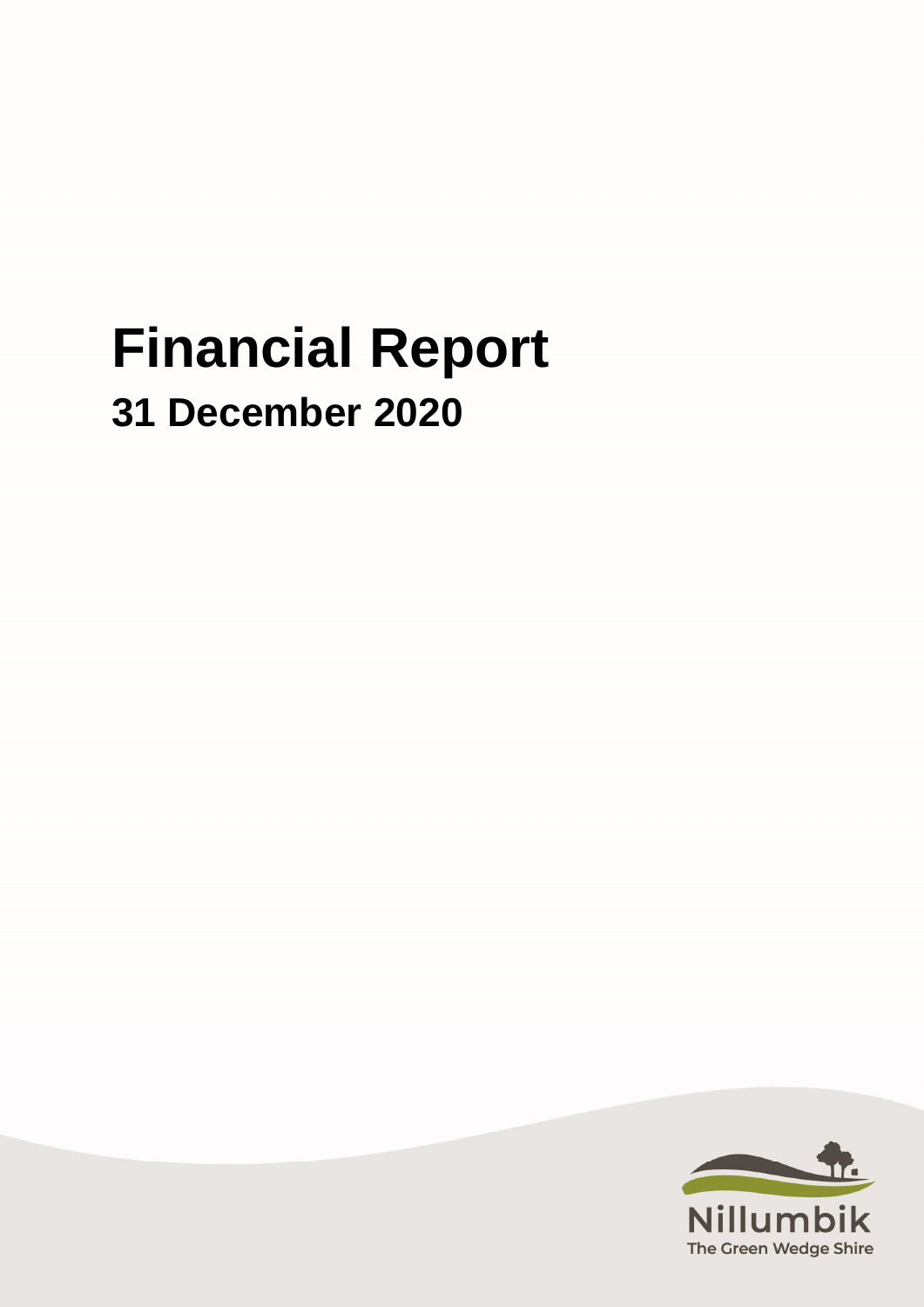### **Contents**

| 5  |
|----|
|    |
| 6  |
| 9  |
| 10 |
| 11 |
| 12 |
| 13 |
|    |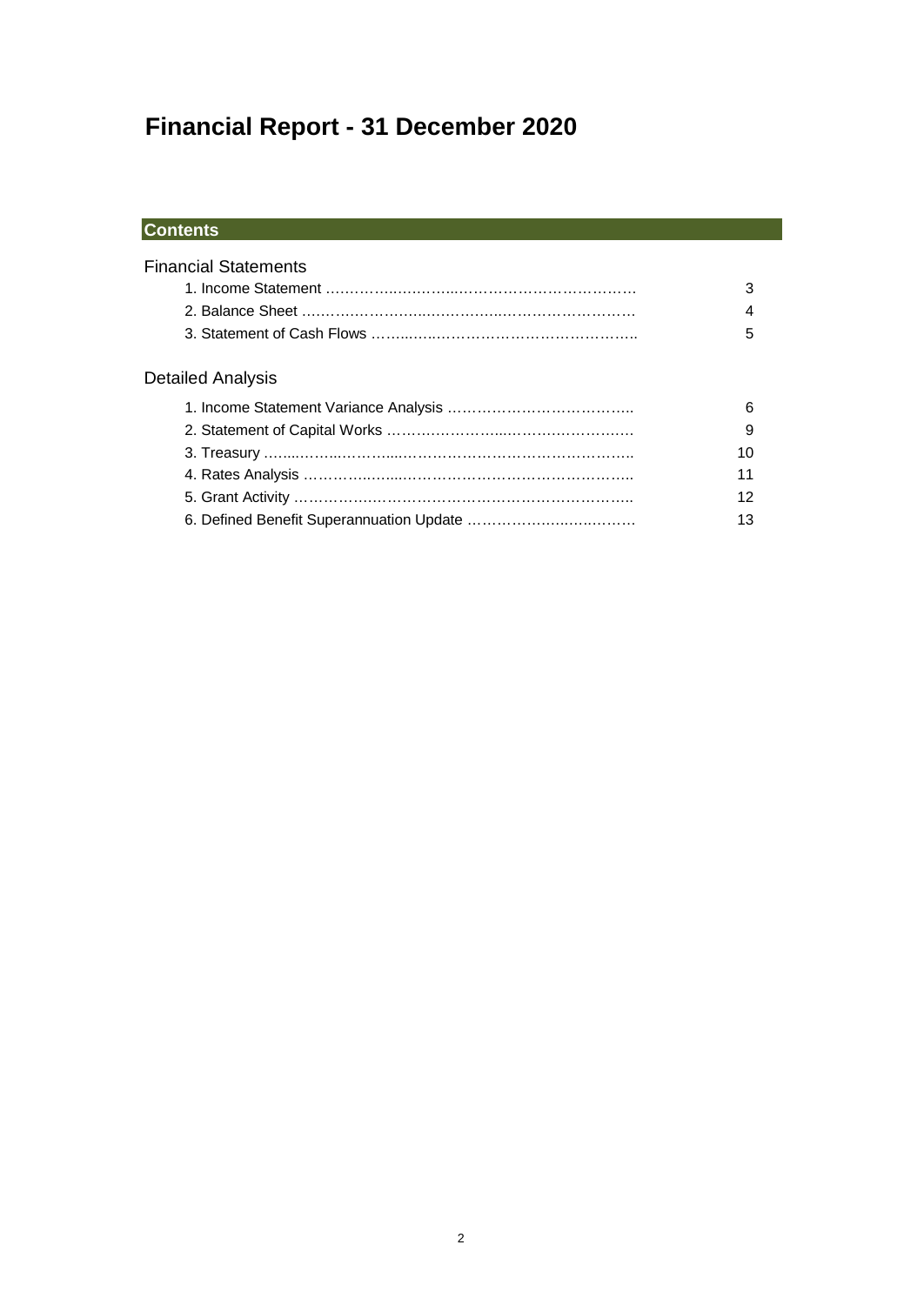#### **Income Statement**

For the financial year to date 31 December 2020

|                                     | <b>YTD</b><br><b>Budget</b> | <b>YTD</b><br><b>Actuals &amp;</b><br>Comm | <b>YTD</b><br><b>Variance</b><br>Fav / (Unfav) |         | <b>Annual</b><br><b>Budget</b> | <b>YTD</b><br><b>Actuals &amp;</b><br>Comm |
|-------------------------------------|-----------------------------|--------------------------------------------|------------------------------------------------|---------|--------------------------------|--------------------------------------------|
|                                     | \$                          | \$                                         | \$                                             | $\%$    | \$                             | \$                                         |
| Income                              |                             |                                            |                                                |         |                                |                                            |
| Rates                               | 57,552,874                  | 57,443,763                                 | (109, 111)                                     | (0.19)  | 58,216,951                     | 57,443,763                                 |
| Waste management charge             | 9,319,871                   | 9,385,347                                  | 65,476                                         | 0.70    | 9,319,871                      | 9,385,347                                  |
| Government grants-recurrent         | 2,465,926                   | 2,686,259                                  | 220,333                                        | 8.94    | 5,699,309                      | 2,686,259                                  |
| Government grants-non-recurrent     | 18,890,852                  | 22,563,452                                 | 3,672,600                                      | 19.44   | 27,741,396                     | 22,563,452                                 |
| User charges                        | 6,242,999                   | 3,361,307                                  | (2,881,692)                                    | (46.16) | 15,198,661                     | 3,361,307                                  |
| Statutory fees and fines            | 828,427                     | 913,369                                    | 84,942                                         | 10.25   | 1,722,704                      | 913,369                                    |
| Reimbursements                      |                             | 64,161                                     | 64,161                                         | 100.00  | 260,000                        | 64,161                                     |
| Interest income                     | 340,910                     | 123,102                                    | (217, 808)                                     | (63.89) | 750,000                        | 123,102                                    |
| Capital contributions               | 100,000                     | 123,198                                    | 23,198                                         | 23.20   | 4,809,898                      | 123,198                                    |
| Other revenue-recurrent             | 343,479                     | 295,484                                    | (47, 995)                                      | (13.97) | 675,942                        | 295,484                                    |
| Other revenue-non-recurrent         |                             | 207,953                                    | 207,953                                        | 100.00  |                                | 207,953                                    |
| Contributions                       | 105,000                     | 902,760                                    | 797,760                                        | 759.77  | 118,500                        | 902,760                                    |
| <b>Total income</b>                 | 96,190,338                  | 98,070,155                                 | 1,879,817                                      | 1.95    | 124,513,232                    | 98,070,155                                 |
| <b>Expenses</b>                     |                             |                                            |                                                |         |                                |                                            |
| <b>Employee benefits</b>            | 19,072,218                  | 18,932,443                                 | 139,775                                        | 0.73    | 37,023,538                     | 18,932,443                                 |
| <b>External contracts</b>           | 12,013,463                  | 10,842,021                                 | 1,171,442                                      | 9.75    | 19,521,991                     | 10,842,021                                 |
| Materials and related costs         | 9,820,676                   | 10,144,269                                 | (323, 593)                                     | (3.30)  | 15,611,955                     | 10,144,269                                 |
| Other expenditure                   | 4,631,214                   | 4,746,232                                  | (115,018)                                      | (2.48)  | 7,564,110                      | 4,746,232                                  |
| Interest expenditure                | 263,552                     | 263,552                                    |                                                |         | 586,744                        | 263,552                                    |
| Financial year projects allocation  | 623,312                     | 1,220,638                                  | (597, 326)                                     | (95.83) | 1,601,055                      | 1,220,638                                  |
| <b>Total expenses</b>               | 46,424,435                  | 46,149,155                                 | 275,280                                        | 0.59    | 81,909,393                     | 46,149,155                                 |
| <b>Earnings before Depreciation</b> | 49,765,903                  | 51,921,000                                 | 2,155,097                                      | 4.33    | 42,603,839                     | 51,921,000                                 |
| Depreciation                        | 5,869,500                   | 5,869,500                                  |                                                |         | 11,739,000                     | 5,869,500                                  |
| <b>Net Surplus</b>                  | 43,896,403                  | 46,051,500                                 | 2,155,097                                      | 4.91    | 30,864,839                     | 46,051,500                                 |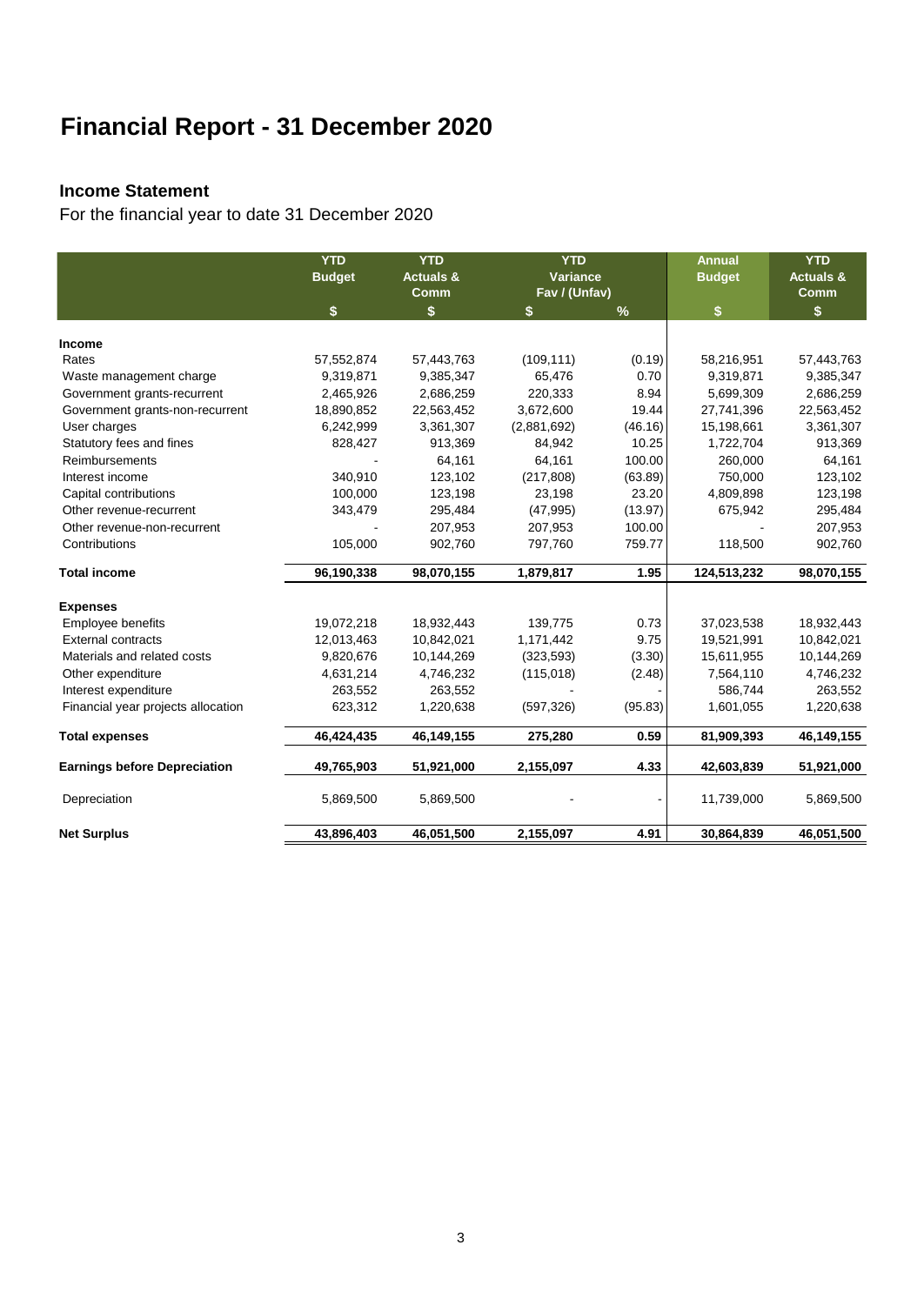### **Balance Sheet**

For the financial year to date 31 December 2020

|                                                  | 31-Dec-20               | 30-Jun-20               |
|--------------------------------------------------|-------------------------|-------------------------|
|                                                  | \$                      | \$                      |
| <b>ASSETS</b>                                    |                         |                         |
| <b>Current assets</b>                            |                         |                         |
| Cash assets                                      | 46,401,882              | 43,345,000              |
| <b>Other Financial Assets</b>                    |                         | 9,000,000               |
| Receivables                                      | 45,847,198              | 11,996,000              |
| Accrued income                                   | 574,778                 | 799,000                 |
| Prepayments                                      | 102,744                 | 1,139,000               |
| Land held for resale<br>Inventories              | 3,080,000<br>8,413      | 3,080,000<br>18,000     |
| <b>Total current assets</b>                      | 96,015,015              | 69,377,000              |
|                                                  |                         |                         |
| <b>Non-current assets</b>                        |                         |                         |
| Investments in associates                        | 1,471,521               | 1,471,000               |
| <b>Other Financial Assets</b>                    | 5,000                   | 5,000                   |
| Property, infrastructure, plant & equipment      |                         |                         |
| At cost                                          | 1,166,016,140           | 1,166,051,000           |
| Accumulated depreciation                         | (249,066,755)           | (243, 197, 000)         |
| Work in progress                                 | 36,594,451              | 19,577,000              |
| Right of use assets                              | 1,300,111               | 1,301,000               |
| <b>Total non-current assets</b>                  | 956,320,468             | 945,208,000             |
| TOTAL ASSETS                                     | 1,052,335,483           | 1,014,585,000           |
| <b>LIABILITIES</b><br><b>Current liabilities</b> |                         |                         |
| Creditors<br><b>Trust funds</b>                  | 4,219,966               | 3,317,000               |
| Prepaid income                                   | 1,630,919               | 1,925,000               |
| Unearned Income                                  |                         | 60,000<br>12,456,000    |
| Accrued expenses                                 | 970,258                 | 4,939,000               |
| Commitments                                      | 7,910,493               |                         |
| Provisions                                       | 8,261,917               | 13,483,000              |
| Borrowings                                       | 1,831,623               | 2,171,000               |
| Finance leases                                   | 507,082                 | 507,000                 |
| <b>Total current liabilities</b>                 | 25,332,258              | 38,858,000              |
|                                                  |                         |                         |
| <b>Non-current liabilities</b>                   |                         |                         |
| Provisions<br><b>Borrowings</b>                  | 27,608,154<br>8,605,142 | 22,388,000<br>8,605,000 |
| Lease Liabilities                                | 826,332                 | 826,000                 |
| <b>Total non-current liabilities</b>             | 37,039,627              | 31,819,000              |
|                                                  |                         |                         |
| <b>TOTAL LIABILITIES</b>                         | 62,371,885              | 70,677,000              |
| <b>NET ASSETS</b>                                | 989,963,598             | 943,908,000             |
| Presented by:                                    |                         |                         |
| Accumulated surplus                              | 385,916,253             | 400,585,000             |
| YTD surplus/(deficit)                            | 46,051,500              | 14,912,000              |
| Asset revaluation reserve                        | 522,986,131             | 523,226,000             |
| Other reserves                                   | 35,009,714              | 35,009,000              |
| <b>TOTAL EQUITY</b>                              | 989,963,598             | 943,908,000             |
|                                                  |                         |                         |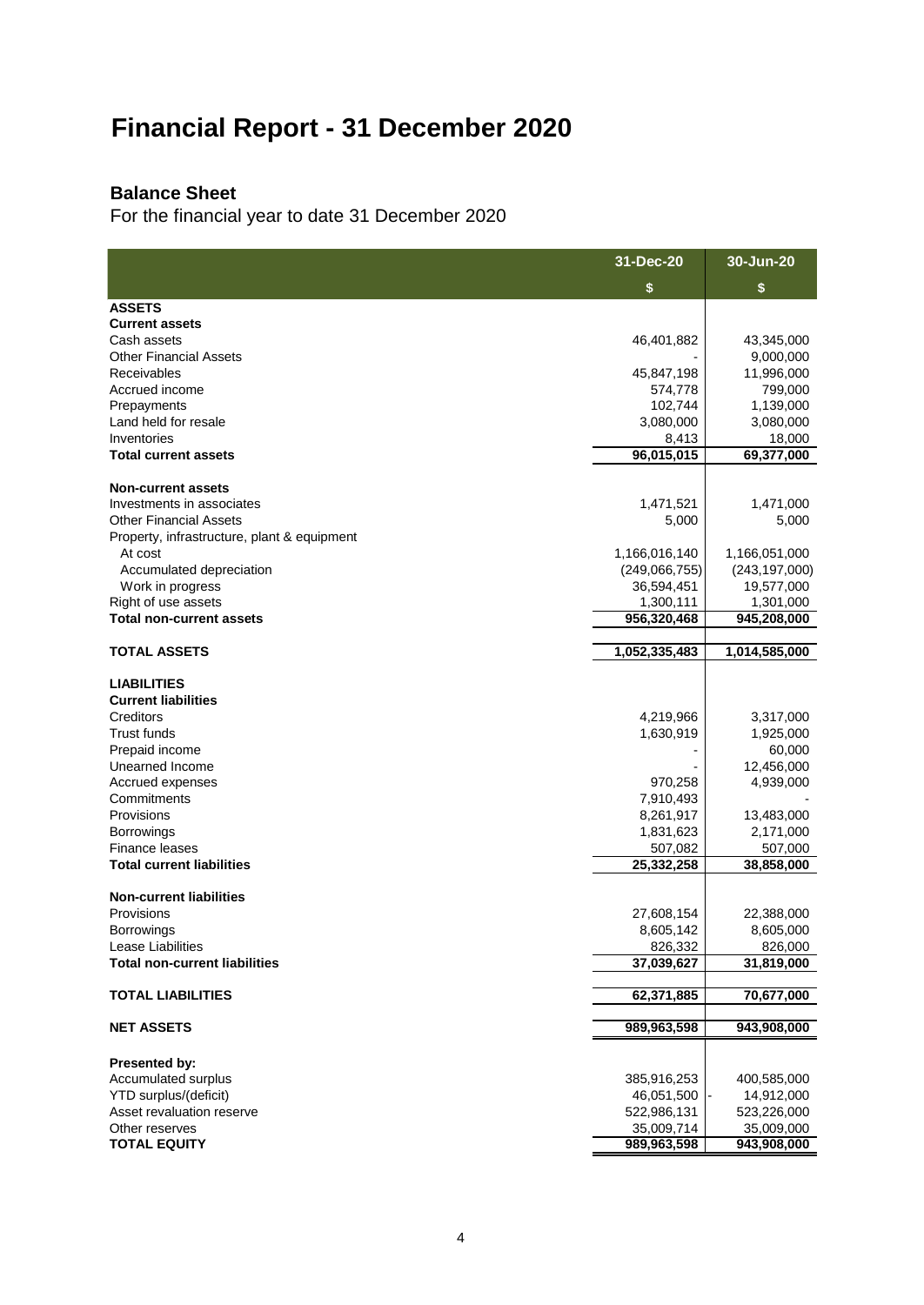#### **Statement of Cash Flows**

For the financial year to date 31 December 2020

|                                                      | 31-Dec-20      | 30-Jun-20 *    |
|------------------------------------------------------|----------------|----------------|
|                                                      | <b>YTD</b>     |                |
| Inflows from operating activities                    |                |                |
| Rates                                                | 33,202,134     | 69,540,000     |
| Statutory fees & fines                               | 913,369        | 1,514,000      |
| User charges                                         | 3,301,307      | 11,488,000     |
| Grants                                               | 12,793,712     | 23,648,000     |
| Contributions                                        | 1,025,958      | 3,511,000      |
| Interest                                             | 123,102        | 602,000        |
| Other receipts                                       | 567,598        | 5,493,000      |
| Total inflows from operating activities              | 51,927,180     | 115,796,000    |
| <b>Outflows from operating activities</b>            |                |                |
| Payments to suppliers                                | (18, 294, 921) | (43, 102, 000) |
| Payments to employees                                | (18,932,444)   | (34, 286, 000) |
| Borrowing costs                                      | (263, 552)     | (709,000)      |
| Trust                                                | (294,081)      | (171,000)      |
| Other payments                                       | (2,769,130)    | (8,523,000)    |
| Total outflows from operating activities             | (40, 554, 128) | (86,791,000)   |
|                                                      |                |                |
| <b>Movement in operating activities</b>              | 11,373,052     | 29,005,000     |
| Inflows from investing activities                    |                |                |
| Proceeds from sale of assets                         | 41,176         | 1,658,000      |
| Proceeds from investments                            | 9,000,000      |                |
| <b>Outflows from investing activities</b>            |                |                |
| Payments for property, infrastructure, P&E           | (17, 017, 746) | (21,738,000)   |
| Payments for investments                             |                | (8,000,000)    |
| Interest paid - lease liability                      |                | (37,000)       |
| Repayment of lease liabilities                       | 413            | (481,000)      |
| Movement in investing activities                     | (7,976,157)    | (28, 598, 000) |
| <b>Outflows from financing activities</b>            |                |                |
| Repayment of borrowings                              | (339, 235)     | (1,316,000)    |
| <b>Movement in financing activities</b>              | (339, 235)     | (1,316,000)    |
| <b>TOTAL CASH MOVEMENT FOR PERIOD</b>                |                |                |
|                                                      | 3,057,660      | (909,000)      |
| <b>Opening bank balance</b>                          | 43,344,222     | 44,254,000     |
| Net increase/(decrease) in cash and cash equivalents | 3,057,660      | (909,000)      |
| <b>CLOSING BANK BALANCE</b>                          | 46,401,882     | 43,345,000     |

\*Comparative reflective of annual report which has been rounded to the nearest thousand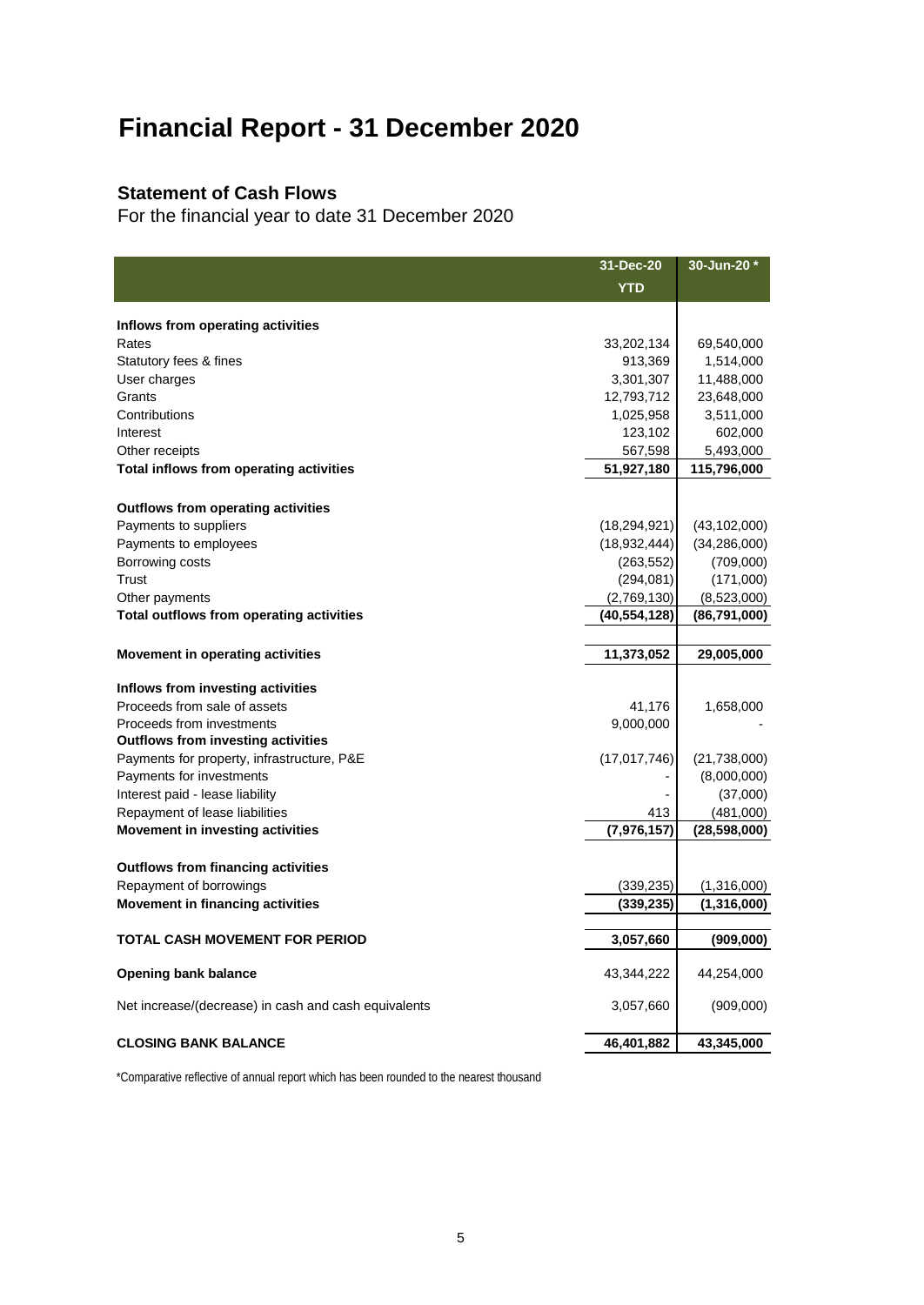#### 1. Income Statement Variance Analysis

#### **a. Operating Income year to date**

|                                 | <b>YTD</b><br><b>Budget</b> | <b>YTD</b><br><b>Actuals &amp;</b><br><b>Comm</b> | <b>YTD</b><br>Variance<br>Fav / (Unfav) |               | <b>Annual</b><br><b>Budget</b> | <b>YTD</b><br><b>Actuals &amp;</b><br><b>Comm</b> |
|---------------------------------|-----------------------------|---------------------------------------------------|-----------------------------------------|---------------|--------------------------------|---------------------------------------------------|
|                                 | \$                          |                                                   |                                         | $\frac{9}{6}$ |                                |                                                   |
| <b>Income</b>                   |                             |                                                   |                                         |               |                                |                                                   |
| Rates                           | 57,552,874                  | 57,443,763                                        | (109, 111)                              | (0.19)        | 58,216,951                     | 57,443,763                                        |
| Waste management charge         | 9,319,871                   | 9,385,347                                         | 65,476                                  | 0.70          | 9,319,871                      | 9,385,347                                         |
| Government grants-recurrent     | 2,465,926                   | 2,686,259                                         | 220,333                                 | 8.94          | 5,699,309                      | 2,686,259                                         |
| Government grants-non-recurrent | 18,890,852                  | 22,563,452                                        | 3,672,600                               | 19.44         | 27.741.396                     | 22,563,452                                        |
| User charges                    | 6,242,999                   | 3,361,307                                         | (2,881,692)                             | (46.16)       | 15,198,661                     | 3,361,307                                         |
| Statutory fees and fines        | 828,427                     | 913,369                                           | 84,942                                  | 10.25         | 1,722,704                      | 913,369                                           |
| Reimbursements                  |                             | 64,161                                            | 64,161                                  | 100.00        | 260,000                        | 64,161                                            |
| Interest income                 | 340,910                     | 123,102                                           | (217, 808)                              | (63.89)       | 750,000                        | 123,102                                           |
| Capital contributions           | 100,000                     | 123,198                                           | 23,198                                  | 23.20         | 4,809,898                      | 123,198                                           |
| Other revenue-recurrent         | 343,479                     | 295,484                                           | (47, 995)                               | (13.97)       | 675,942                        | 295,484                                           |
| Other revenue-non-recurrent     |                             | 207,953                                           | 207.953                                 | 100.00        |                                | 207,953                                           |
| Contributions                   | 105,000                     | 902,760                                           | 797,760                                 | 759.77        | 118,500                        | 902,760                                           |
| <b>Total Operating Income</b>   | 96,190,338                  | 98,070,155                                        | 1,879,817                               | 1.95          | 124,513,232                    | 98,070,155                                        |

#### **Significant variance commentary:**

Rates and Waste Management Charge (\$43,635).

• Implementation of the COVID-19 Financial Hardship Policy has resulted in loss of penalty interest income, partly offset by income from additional rateable properties processed throughout the financial year.

#### Recurrent Government Grants \$220,333.

- Additional funding received from:
	- Department of Education and Training for:
	- Eltham Childcare centre sustainability \$26,800
	- Eltham and Panton Hill Childcare centres transitional childcare fee subsidies \$63,247
	- Vocational Education Training business continuity top-up funding \$25,208
	- Department of Health and Human Services for:
	- Maternal and Child Health sleep and settling program \$19,806
	- Community activation and social isolation program \$25,000
	- Department of Health for Community Services sector support \$29,932.
- New funding received from National Austalia Day Council for Australia Day citizenship event \$21,000.
- Recognition of recurrent grant income received in 2019-20, in accordance with Accounting Standard AASB1058 \$43,852.
- Reduction in funding for Home and Community Care assessment services from 1 July 2020 (\$30,491).

The balance of (\$4,021) is made up of minor differences.

#### Non-Recurrent Government Grants \$3,672,600.

- New funding received from:
	- Department of Jobs, Precincts and Regions for:
		- Diamond Creek netball court surface upgrade \$786,193
		- Hurstbridge multi-use facility upgrade \$705,000
		- Sports lighting upgrades \$591,616
		- Outdoor dining \$500,000
		- Solar panels \$270,000
		- Working for Victoria \$182,592
		- Yarrambat streetscapes upgrade \$40,000
		- Eltham Lower Park back oval floodlights \$16,500
	- Department of Transport for L2P learner driver mentor program \$49,081
	- Christmas Hills Landcare Group for landcare network forest health project \$36,261
	- Strathewen Landcare Group for landcare network facilitator \$28,286
	- Department of Environment, Land, Water and Planning for:
		- Continuation of Peri-urban weed management program \$31,000
		- Biodiversity response planning Sugarloaf link \$202,500
	- Department of Premier and Cabinet for Eltham North adventure playground landscaping project \$15,853
	- Manningham City Council for emergency management officer \$80,000
- Recognition of non-recurrent grant income received in 2019-20, in accordance with Accounting Standard AASB1058 \$114,149.
- The balance of \$23,569 consists of various small grants.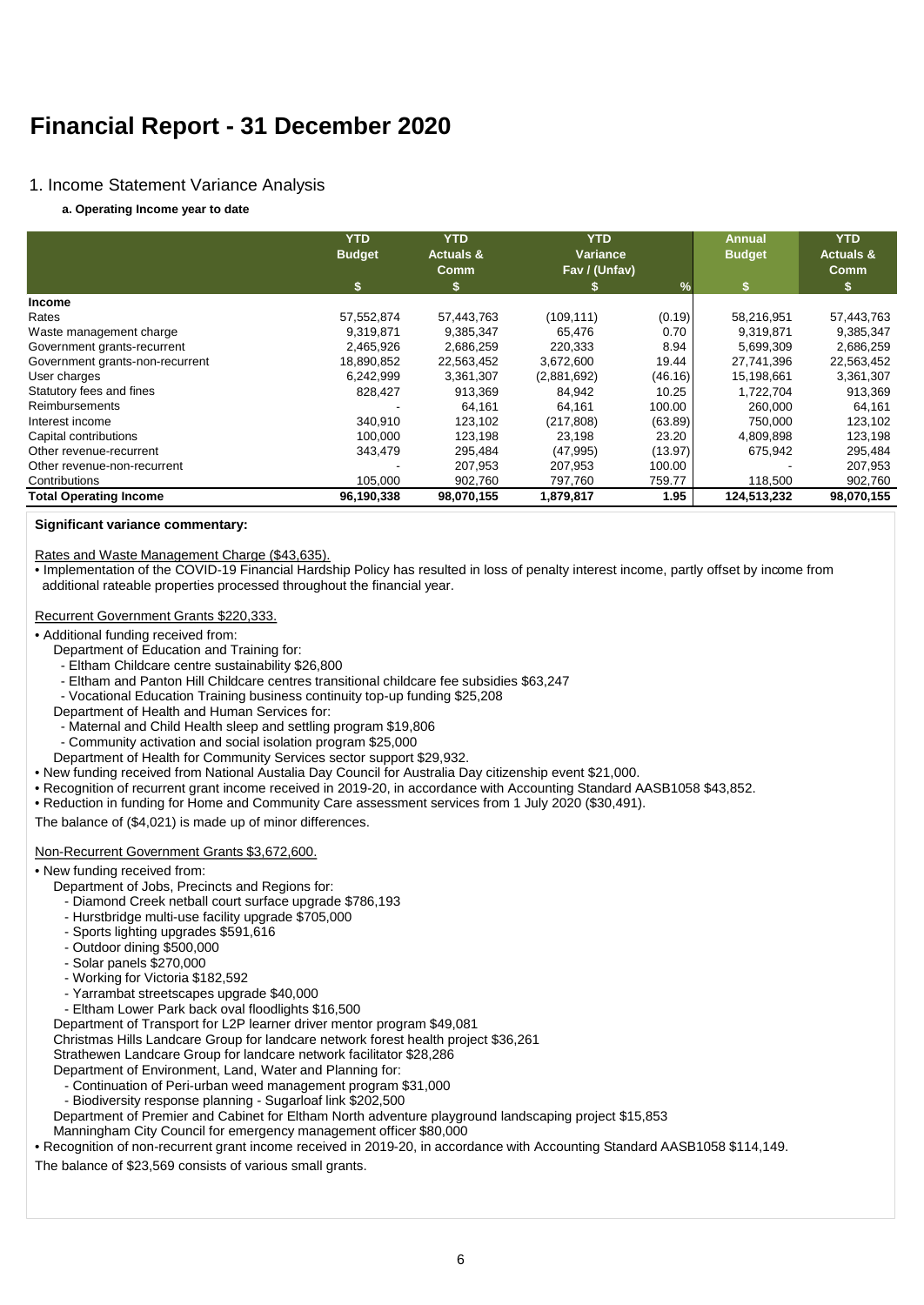#### **Significant variance commentary (continued):**

#### User Charges (\$2,881,692).

• Large variances are being driven by loss of income from COVID-19 related impacts, including:

- Closure of all leisure facilities (\$2,611,965)
- Recycling and Recovery Centre closure (\$39,505)
- Cancellation of Eltham and Diamond Creek Living and Learning face to face programs (\$62,169)
- Eltham Community and Reception Centre closure (\$61,906)
- Reduced number of impoundments at the animal pound (\$39,700).
- Environmental Health annual registrations were due 31 December; outstanding fees to be followed up in January (\$61,183).

The balance of (\$5,264) is made up of minor differences.

#### Statutory Fees and Fines \$84,942.

- Swimming pool registration has resulted in additional unbudgeted income \$208,452.
- Planning applications have been significantly higher than budgeted \$140,019.
- Reduced enforcement of animal infringements during the pandemic (\$31,383).
- No enforcement of parking restrictions during the pandemic (\$220,011).

The balance of (\$12,135) is made up of minor differences.

#### Reimbursements \$64,161.

• State Revenue Office reimbursement for costs associated with administration of fire services levy \$61,390.

The balance of \$2,771 is made up of minor differences.

Interest Income (\$217,808).

• Interest on investments reduced due to a significant fall in interest rates (\$217,808).

Other Revenue - Recurrent (\$47,995).

• Rent relief offered to council owned non residential properties (\$62,438). The balance of \$14,443 is made up of minor differences.

Other Revenue - Non-Recurrent \$207,953.

• Sale of native vegetation offsets \$197,646.

The balance of \$10,307 is made up of minor differences.

Contributions \$797,760.

• Developer contributions received for Open Space, DPO2 and DPO4 area infrastructure and open space \$797,760.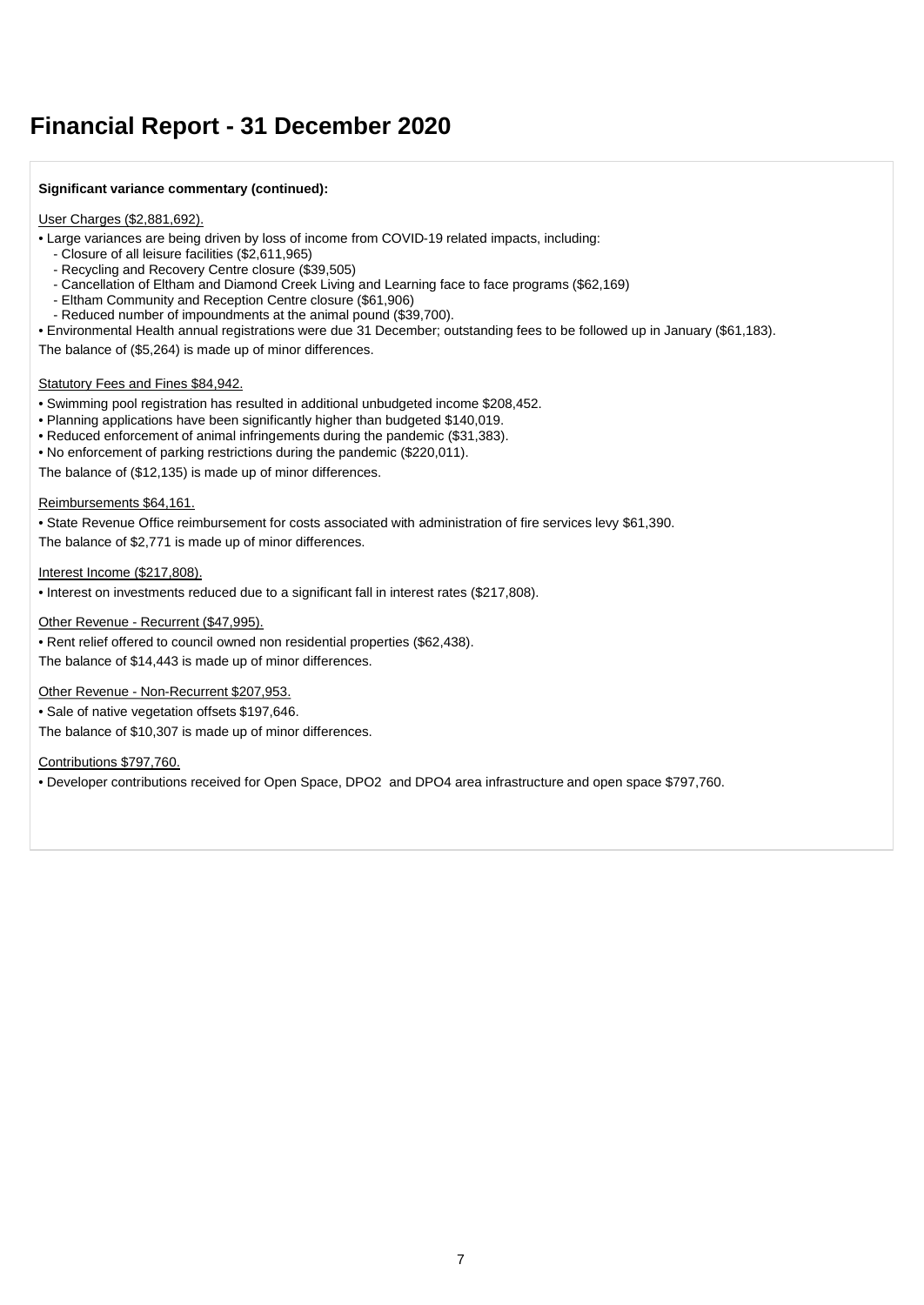#### **b. Operating Expenditure year to date**

|                                    | <b>YTD</b><br><b>Budget</b> | <b>YTD</b><br><b>Actuals &amp;</b><br><b>Comm</b> | <b>YTD</b><br>Variance<br>Fav / (Unfav) |         | <b>Annual</b><br><b>Budget</b> | <b>YTD</b><br><b>Actuals &amp;</b><br>Comm |
|------------------------------------|-----------------------------|---------------------------------------------------|-----------------------------------------|---------|--------------------------------|--------------------------------------------|
|                                    | \$                          |                                                   |                                         | %       |                                | \$                                         |
| <b>Expenditure</b>                 |                             |                                                   |                                         |         |                                |                                            |
| Employee benefits                  | 19.072.218                  | 18.932.443                                        | 139.775                                 | 0.73    | 37,023,538                     | 18,932,443                                 |
| External contracts                 | 12,013,463                  | 10,842,021                                        | 1,171,442                               | 9.75    | 19.521.991                     | 10,842,021                                 |
| Materials and related costs        | 9,820,676                   | 10.144.269                                        | (323, 593)                              | (3.30)  | 15,611,955                     | 10,144,269                                 |
| Other expenditure                  | 4,631,214                   | 4.746.232                                         | (115,018)                               | (2.48)  | 7,564,110                      | 4,746,232                                  |
| Interest expenditure               | 263,552                     | 263,552                                           |                                         |         | 586.744                        | 263,552                                    |
| Financial year projects allocation | 623,312                     | .220,638                                          | (597, 326)                              | (95.83) | 1,601,055                      | 1,220,638                                  |
| <b>Total operating expenditure</b> | 46.424.435                  | 46,149,155                                        | 275,280                                 | 0.59    | 81,909,393                     | 46,149,155                                 |

#### **Significant variance commentary:**

#### Employee Benefits \$139,775.

• Year to date variances arising from position vacancies due to resignations, with recruitment being delayed during the lockdown periods.

#### External Contracts \$1,171,442.

- Closure of leisure facilities due to COVID-19 has resulted in significantly lower operational expenditure \$2,430,540.
- There has been a higher than expected uptake of the new free green waste bin option (\$596,825).
- Consultant services engaged to provide specialised environmental and waste management services (\$145,252).
- Contamination of kerbside recyclables has increased, resulting in increased recycling disposal costs (\$95,034).
- Agency and temporary staff have been engaged to backfill vacant roles (\$208,587).
- Increased green waste tonnages have resulted from a wetter than normal season with increased gardening activity (\$99,145).
- Higher than anticipated need for fire prevention reserve maintenance works (\$54,876).
- The remaining balance of (\$59,379) consists of minor variances.

#### Materials & Related Costs (\$323,593).

- Contractors engaged to deliver amenity mowing services (\$124,202).
- Insurance policies higher than budgeted due to changed market conditions (\$84,455).
- Planning Investigation legal costs incurred (\$81,320).
- Increased requirement for major patching works to comply with the current Road Management Plan (\$35,462).

The remaining balance of \$1,846 consists of a number of minor timing variances across a large number of operational accounts.

#### Other Expenditure (\$115,018).

- Lease termination costs for waste vehicles that are no longer required (\$188,778).
- Unbudgeted expenses incurred during the pandemic to ensure the organisation is operating in a COVID safe manner (\$66,315).
- COVID-19 quick response business support grants (\$59,680).
- Unanticipated land tax expenditure (\$46,858).
- Walk To School program deferred due to school closures during COVID-19 lockdowns \$20,000.
- Community events have been deferred due to lockdown \$229,025.

The remaining balance of (\$2,412) consists of minor variances.

#### Financial Year Projects (\$597,326).

• Additional grant funding received has resulted in unbudgeted expenditure, including: Outdoor dining (\$220,823) Emergency Management Officer (\$38,438) Biodiversity response planning - Sugarloaf link (\$37,004) L2P learner driver program (\$29,578) Corridors of Green (\$28,935) Peri-urban weed partnership (\$28,248). • Clean up costs associated with the wind storm event in November 2020 (\$75,806).

- Delayed receipt of invoice for housing strategy works completed in the 2019-20 financial year (\$33,499).
- Maintenance works as part of environmental offset programs (\$30,053).

The remaining balance of (\$74,942) consists of a number of minor variances.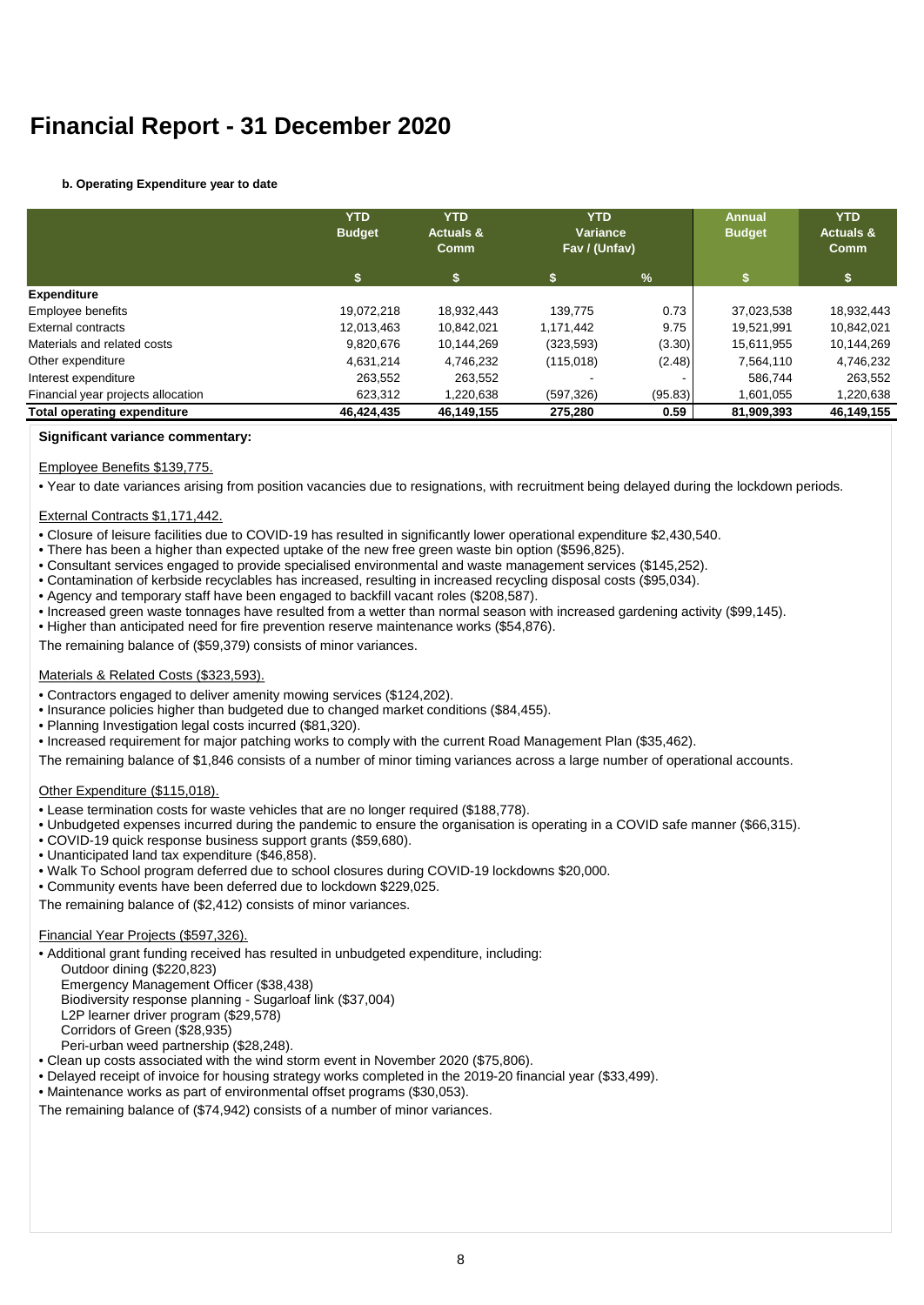#### 2. Statement of Capital Works

For the financial year to date 31 December 2020

| <b>Asset Class</b>                      | <b>YTD</b><br><b>Budget</b> | <b>YTD</b><br><b>Actuals &amp; Comm</b> | <b>YTD</b>    | <b>Variance</b><br>Fav / (Unfav) |            | <b>YTD</b><br><b>Actuals &amp; Comm</b> |
|-----------------------------------------|-----------------------------|-----------------------------------------|---------------|----------------------------------|------------|-----------------------------------------|
|                                         | \$                          | \$.                                     |               | $\frac{9}{6}$                    | \$         | \$.                                     |
| <b>Bridges</b>                          | 17,900                      | 18,928                                  | (1,028)       | (5.74)                           | 1,272,480  | 18,928                                  |
| Children's playground equipment         | 304,485                     | 316,103                                 | (11, 618)     | (3.82)                           | 565,720    | 316,103                                 |
| Commercial centres/major streetscapes   | 90,000                      | 98,516                                  | (8,516)       | (9.46)                           | 90.000     | 98,516                                  |
| Disability access works                 |                             | 3,301                                   | (3,301)       | (100.00)                         | 150,000    | 3,301                                   |
| Drainage                                | 398.894                     | 410,583                                 | (11,689)      | (2.93)                           | 649,558    | 410,583                                 |
| Footpaths                               | 3,480,870                   | 3,499,290                               | (18, 420)     | (0.53)                           | 5,312,686  | 3,499,290                               |
| Landfill closure/regional park          | 3,600,000                   | 4,745,678                               | (1, 145, 678) | (31.82)                          | 3,600,000  | 4,745,678                               |
| Major leisure centres & community halls | 12,445,943                  | 12,448,919                              | (2,976)       | (0.02)                           | 12,679,252 | 12,448,919                              |
| Other council buildings                 | 718,473                     | 772.678                                 | (54, 205)     | (7.54)                           | 3,609,376  | 772,678                                 |
| Plant & vehicle replacement             | 639,296                     | 639,132                                 | 164           | 0.03                             | 1,271,915  | 639,132                                 |
| Public open space                       | 537,447                     | 659,901                                 | (122, 454)    | (22.78)                          | 2,236,656  | 659,901                                 |
| <b>Recreation trails</b>                | 4,612,896                   | 4,620,294                               | (7, 398)      | (0.16)                           | 10,676,459 | 4,620,294                               |
| Roads                                   | 1,147,353                   | 1,134,764                               | 12,589        | 1.10                             | 7,837,822  | 1,134,764                               |
| Sportsfields & pavilions                | 5,999,225                   | 7,306,446                               | (1,307,221)   | (21.79)                          | 10,222,914 | 7,306,446                               |
| <b>Traffic works</b>                    | 203.059                     | 249.805                                 | (46, 746)     | (23.02)                          | 2,578,428  | 249,805                                 |
| Various/miscellaneous capital           | 1,041,976                   | 1,760,112                               | (718, 136)    | (68.92)                          | 1,133,656  | 1,760,112                               |
| Total                                   | 35,583,393                  | 39,030,023                              | (3,446,630)   | (9.69)                           | 64,239,606 | 39,030,023                              |
|                                         |                             |                                         |               |                                  |            |                                         |
| Renewal                                 | 2,781,768                   | 2,836,306                               | (54, 538)     | (1.96)                           | 7,346,593  | 2,836,306                               |
| New                                     | 9,226,720                   | 10,117,147                              | (890, 427)    | (9.65)                           | 17,176,690 | 10,117,147                              |
| Upgrade                                 | 18,123,034                  | 20,578,561                              | (2,455,527)   | (13.55)                          | 31,964,883 | 20,578,561                              |
| Expansion                               | 5,451,871                   | 5,498,009                               | (46, 138)     | (0.85)                           | 7,751,440  | 5,498,009                               |
| <b>Total</b>                            | 35,583,393                  | 39,030,023                              | (3,446,630)   | (9.69)                           | 64,239,606 | 39,030,023                              |

#### **Commentary:**

The 2020-21 annual capital works program is underway and is tracking well, with a total spend variance of 9.69% percent over budget. This remains within annual budget projections. The variance is predominately attributable to:

New unbudgeted externally funded projects:

- Diamond Creek netball courts surface upgrade.
- Sports lighting upgrades across five facilities.

#### Additional expenditure:

- Plenty landfill commitments relating to consultants required to supervise and certify works completed.

- Kangaroo Ground landfill consultants engaged to complete preliminary works to enable a contract to be awarded.

- Eltham Central pavilion upgrade over budget due to additional building surveyor's requirements.

- Diamond Creek regional playspace access audit outcomes required additional signage and vegetation safety works.

The overall financial position of the capital works portfolio spend continues to be closely monitored.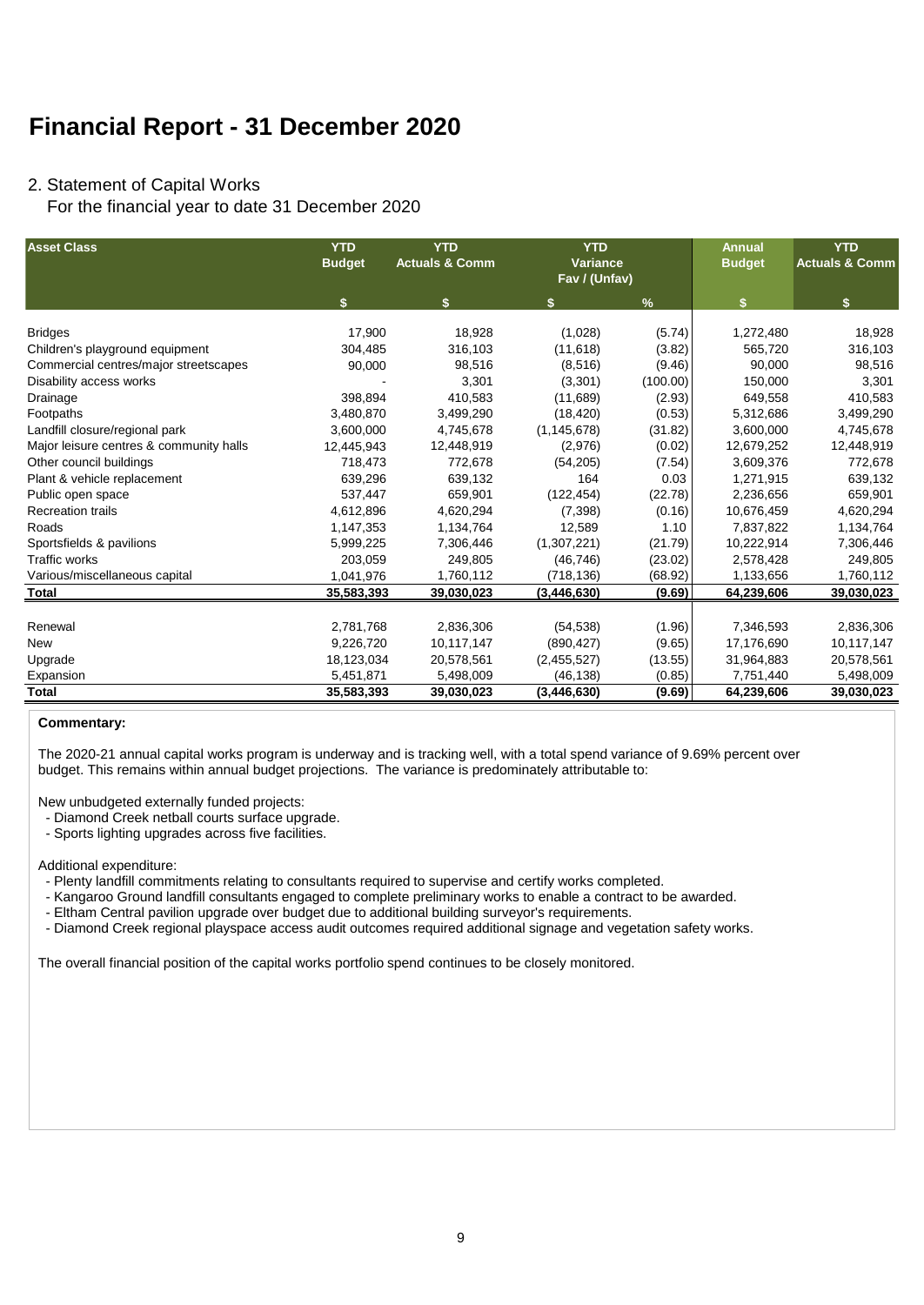#### 3. Treasury

#### **a. Loans**

| <b>Financial Institution</b> | <b>Start date</b> | <b>Term</b><br>(years) | <b>End date</b> | <b>Principal</b> | <b>Interest Rate</b> | <b>Current</b><br><b>Balance</b> |
|------------------------------|-------------------|------------------------|-----------------|------------------|----------------------|----------------------------------|
|                              |                   |                        |                 |                  | %                    |                                  |
| <b>CBA</b>                   | 30/06/2015        | 6                      | 30/09/2021      | 1.480.000        | 2.42                 | 1,480,000                        |
| LGFV                         | 27/06/2014        |                        | 12/11/2021      | 2.392.000        | 4.65                 | 2,392,000                        |
| ANZ                          | 29/06/2012        | 10                     | 29/06/2022      | 1,000,000        | 5.52                 | 187.105                          |
| <b>CBA</b>                   | 28/06/2013        | 10                     | 28/06/2023      | 400.000          | 5.86                 | 122,808                          |
| <b>NAB</b>                   | 28/06/2007        | 20                     | 28/06/2027      | 2.200.000        | 6.96                 | 1,036,458                        |
| <b>NAB</b>                   | 27/06/2008        | 20                     | 27/06/2028      | 3.647.000        | 7.87                 | 2.030.886                        |
| <b>NAB</b>                   | 10/06/2011        | 20                     | 10/06/2031      | 2,120,000        | 7.91                 | 1,502,806                        |
| ANZ                          | 29/06/2012        | 20                     | 29/06/2032      | 2.373.000        | 5.88                 | 1.684.702                        |
| Total                        |                   |                        |                 |                  |                      | 10,436,765                       |

#### **b. Investment activities**

Council carries out investment activities according to Section 143 of the Victorian Local Government Act 1989. All Council funds are invested with Authorised Deposit Taking Institutions (ADI's), in either cash, at call or term deposits. The following tables provide our investment portfolio by maturity and rating type.

| <b>Financial Institution</b> | <b>Green</b><br><b>Investment</b> | <b>S&amp;P</b><br>Rating | <b>Investment</b><br><b>Type</b> | <b>Principal</b><br>S | <b>Maturity</b><br><b>Date</b> | <b>Term</b><br>(days) | <b>Interest Rate</b><br>$\%$ |
|------------------------------|-----------------------------------|--------------------------|----------------------------------|-----------------------|--------------------------------|-----------------------|------------------------------|
| <b>CBA</b>                   |                                   | $A1+$                    | 11:00am                          | 1,415,743             |                                |                       | 0.30%                        |
| <b>ME</b> Bank               | Yes                               | A2                       | 11:00am                          | 3,030,604             |                                |                       | 0.40%                        |
| <b>ME</b> Bank               | Yes                               | A2                       | <b>Term Deposit</b>              | 1,000,000             | 4/01/2021                      | 94                    | 0.60%                        |
| <b>NAB</b>                   |                                   | $A1+$                    | Term Deposit                     | 3,000,000             | 4/01/2021                      | 91                    | 0.60%                        |
| <b>ME</b> Bank               | Yes                               | A2                       | Term Deposit                     | 1,100,000             | 5/02/2021                      | 120                   | 0.60%                        |
| <b>ME</b> Bank               | Yes                               | A2                       | Term Deposit                     | 5,000,000             | 8/02/2021                      | 151                   | 0.65%                        |
| NAB                          |                                   | $A1+$                    | Term Deposit                     | 4,500,000             | 28/02/2021                     | 90                    | 0.45%                        |
| <b>NAB</b>                   |                                   | $A1+$                    | Term Deposit                     | 7,000,000             | 2/03/2021                      | 90                    | 0.45%                        |
| AMP                          |                                   | A2                       | Term Deposit                     | 2,000,000             | 4/03/2021                      | 182                   | 0.80%                        |
| <b>NAB</b>                   |                                   | $A1+$                    | <b>Term Deposit</b>              | 1,500,000             | 6/04/2021                      | 180                   | 0.60%                        |
| <b>BOQ</b>                   | Yes                               | A2                       | <b>Term Deposit</b>              | 5,000,000             | 7/04/2021                      | 183                   | 0.63%                        |
| Macquarie                    |                                   | A <sub>1</sub>           | Term Deposit                     | 1,000,000             | 7/04/2021                      | 183                   | 0.55%                        |
| <b>AMP</b>                   |                                   | A2                       | Term Deposit                     | 3,000,000             | 1/06/2021                      | 182                   | 0.70%                        |
| Bendigo                      | Yes                               | A2                       | Term Deposit                     | 1.000.000             | 17/06/2021                     | 182                   | 0.40%                        |
| AMP                          |                                   | A2                       | Term Deposit                     | 3,000,000             | 26/07/2021                     | 241                   | 0.70%                        |
| <b>Total</b>                 |                                   |                          |                                  | 42,546,347            | <b>Weighted average</b>        |                       | 0.56%                        |

| <b>Financial Institution Rating</b> | <b>Investment</b><br>ъ | <b>Portfolio</b><br>% |
|-------------------------------------|------------------------|-----------------------|
| $A1+$                               | 17,415,743             | 40.93%                |
| A1                                  | 1,000,000              | 2.35%                 |
| A <sub>2</sub>                      | 24,130,604             | 56.72%                |
| Total                               | 42,546,347             | 100%                  |

Council's investment policy. Council's current average rate of return on investments for the 2020-21 financial year is 0.56 percent and is compliant with

The portion of investment portfolio currently invested with green institutions is 37.91 percent.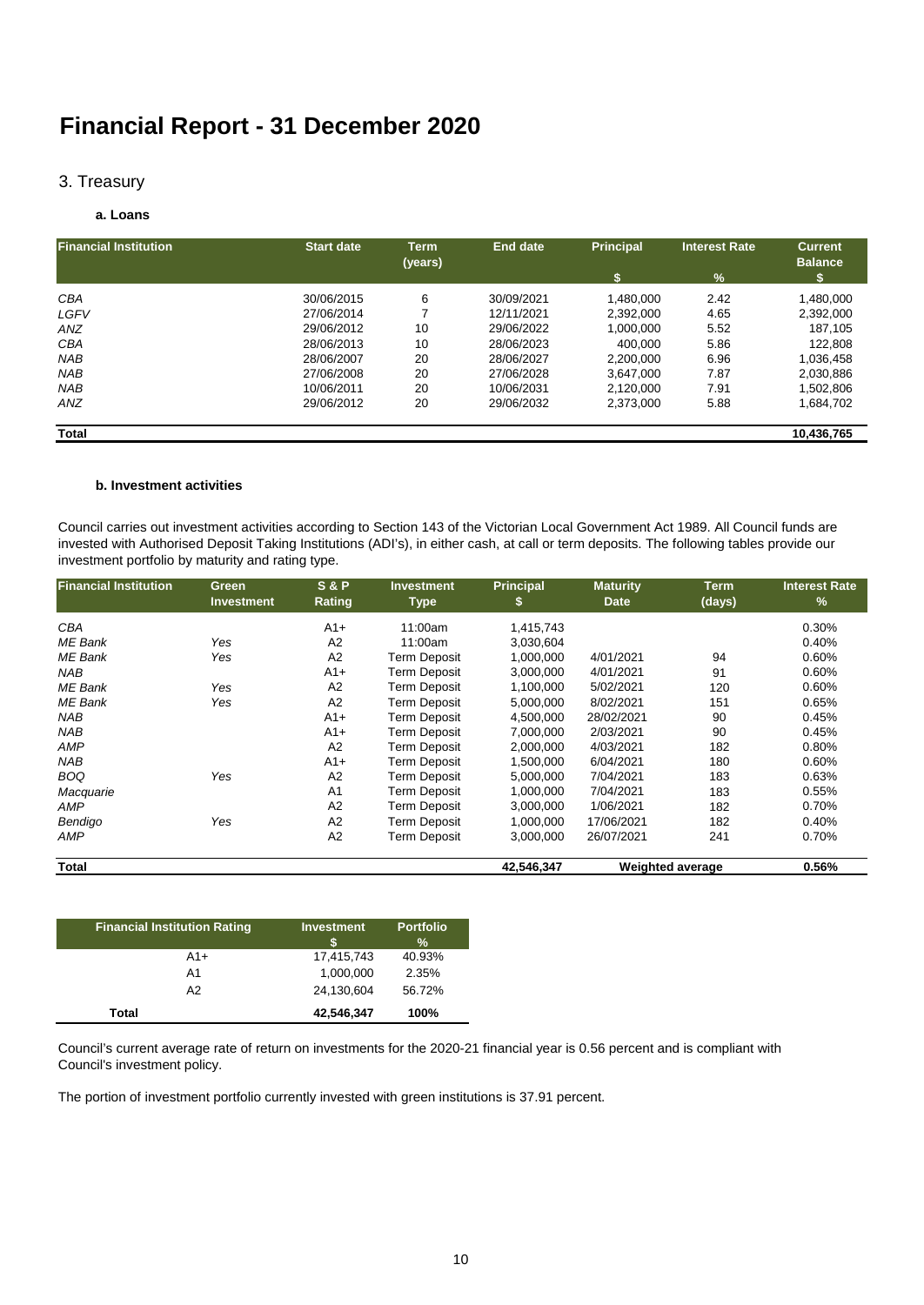#### 4. Rates Analysis

|                                | <b>YTD Actual</b><br>31-Dec-19 | <b>YTD Actual</b><br>31-Dec-20 | Variance | Variance      |
|--------------------------------|--------------------------------|--------------------------------|----------|---------------|
|                                | \$000'                         | \$000'                         | \$000'   | $\frac{9}{6}$ |
| Rates Outstanding              | 37,235                         | 37.794                         | (559)    | (1.50)        |
| Rates in Arrears (prior years) | 3.703                          | 5.216                          | (1,513)  | (40.86)       |



As at 31 December 2020 the year to date actual Fire Service Levy charges outstanding are \$2,659,919; the outstanding rates balance is \$35,134,576.

When Council adopts the budget, rates are levied on properties and the full amount due is treated as income at that point.



#### **Supplementary Valuations**

Between the annual revaluation cycle, supplementary valuations are conducted to:

- record changes made to properties that affect property value,
- record changes to the rateability status, and
- consider any planning amendments made within the cycle.

Growth in the number of rateable assessments predominantly occurs as a result of developments within the Shire, creating assessments through subdivision of land and/or buildings.

| Rateable properties at 1 July 2020      | 23.869 |
|-----------------------------------------|--------|
| 2020-21 growth                          | 87     |
| Rateable properties at 31 December 2020 | 23.956 |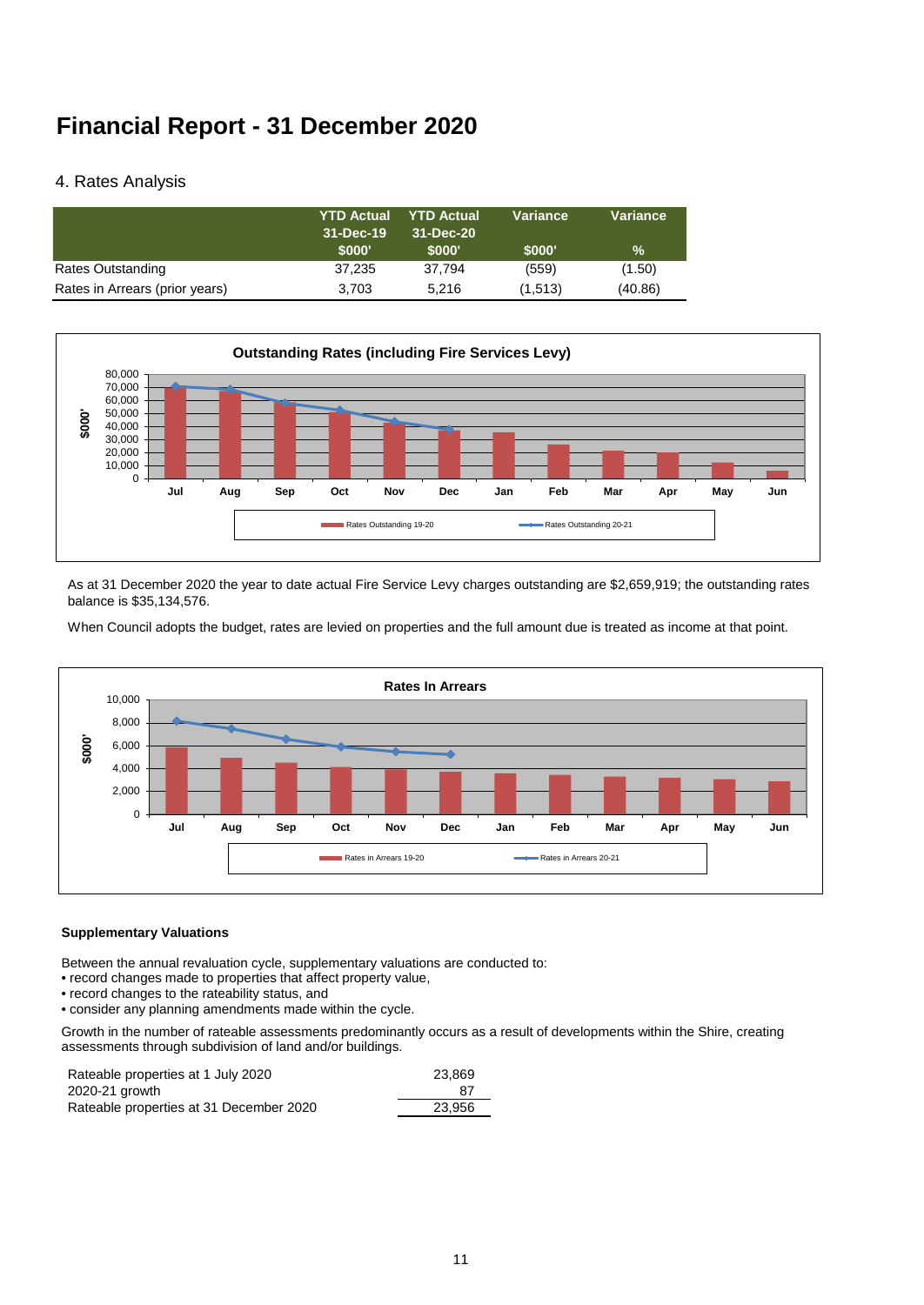### 5. Grant Activity

The following table provides a summary of grant funding, greater than \$50,000, received for Council activities during the period 1 July 2020 to 31 December 2020.

| <b>Project Description</b>                              | 2020-21<br><b>Actuals</b><br><b>YTD</b><br>\$ | <b>Funding Body</b>                                                                 |
|---------------------------------------------------------|-----------------------------------------------|-------------------------------------------------------------------------------------|
| <b>Recurrent</b>                                        |                                               |                                                                                     |
| Eltham Childcare rebates                                | 74,408                                        | Department of Education and Training (Cwlth)                                        |
| Panton Hill Childcare rebates                           | 69,339                                        | Department of Education and Training (Cwlth)                                        |
| Maternal & Child Health universal funding               | 191,460                                       | Department of Education and Training (Vic)                                          |
| Living & Learning Vocational Education & Training       | 123,206                                       | Department of Education and Training (Vic)                                          |
| <b>Best Start</b>                                       | 60,323                                        | Department of Education and Training (Vic)                                          |
| Grants Commission - general purpose                     | 392,504                                       | Department of Environment, Land, Water and Planning                                 |
| Grants Commission - roads                               | 273,531                                       | Department of Environment, Land, Water and Planning                                 |
| Aged Care Regional Assessment Service funding           | 90,786                                        | Department of Health and Human Services                                             |
| Grow Communities Thriving Children                      | 90,074                                        | Department of Health and Human Services                                             |
| Home & Community Care - transport                       | 75,266                                        | Department of Health and Human Services                                             |
| School crossing supervision                             | 271,845                                       | <b>VicRoads</b>                                                                     |
| <b>Total Recurrent</b>                                  | 1,712,742                                     |                                                                                     |
| <b>Non-Recurrent</b>                                    |                                               |                                                                                     |
| <b>Council Plan / Grant Funded Initiatives</b>          |                                               |                                                                                     |
| Biodiversity response planning - Sugarloaf link         | 202,500                                       | Department of Environment, Land, Water and Planning                                 |
| Outdoor dining                                          | 500,000                                       | Department of Jobs, Precincts and Regions                                           |
| Working for Victoria                                    | 182,592                                       | Department of Jobs, Precincts and Regions                                           |
| <b>Emergency Management Officer</b>                     | 80,000                                        | Manningham City Council                                                             |
| <b>Capital Works</b>                                    |                                               |                                                                                     |
| Diamond Creek Kinder playground upgrade                 | 130,488                                       | Department of Education and Training                                                |
| Eltham South Preschool playground upgrade               | 62,700                                        | Department of Education and Training                                                |
| Local road and community infrastructure program upgrade | 369,576                                       | Department of Infrastructure, Transport, Regional<br>Development and Communications |
| Diamond Valley Sports and Fitness Centre redevelopment  | 2,000,000                                     | Department of Jobs, Precincts and Regions                                           |
| Diamond Creek netball court surface upgrade             | 786,193                                       | Department of Jobs, Precincts and Regions                                           |
| Hurstbridge multi-use facility upgrade                  | 705,000                                       | Department of Jobs, Precincts and Regions                                           |
| Sports lighting upgrades                                | 591,616                                       | Department of Jobs, Precincts and Regions                                           |
| Solar panels                                            | 270,000                                       | Department of Jobs, Precincts and Regions                                           |
| Diamond Creek Trail construction Stage 1                | 1,289,470                                     | Department of Transport                                                             |
| <b>Total Non-Recurrent</b>                              | 7,170,135                                     |                                                                                     |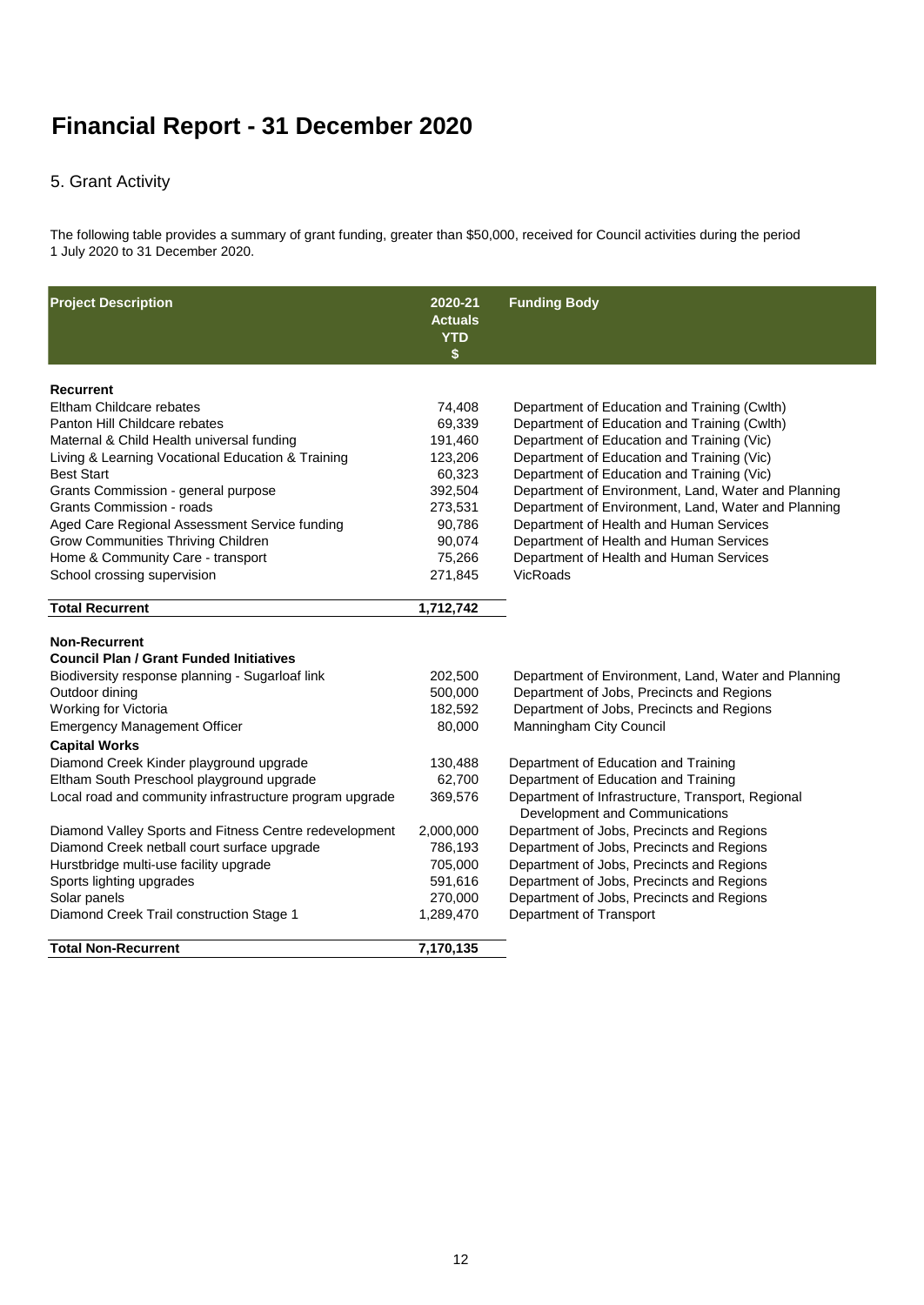#### 6. Defined Benefit Superannuation Update

Council has an obligation to contribute to any funding shortfalls within the Local Authorities Superannuation Fund (LASF) Defined Benefit Plan.

The Australian Prudential Regulation Authority (APRA) standard SPS160 uses the Vested Benefits Index (VBI) as its primary measure of fund solvency. The VBI measures the market value of assets in a defined benefit portfolio against the benefits that members would have been entitled to if they had all resigned on the same day.

The independent Actuary to the fund calculates the VBI at 30 June each year. It is necessary for the VBI to be 100% or greater at 30 June each year.

Vision Super produces interim quarterly VBI estimates based on actual quarterly assets and membership.

The recent history of the LASF VBI is shown below:

#### **Estimated Vested Benefit Index**

| Year    | 30 Sept<br>(estimated)<br>% | 31 Dec<br>(actual)<br>$\frac{9}{6}$ | 31 Mar<br>(actual)<br>% | 30 Jun<br>(actual)<br>% |
|---------|-----------------------------|-------------------------------------|-------------------------|-------------------------|
| 2020/21 | 104.50                      | $***$                               |                         |                         |
| 2019/20 | 107.30                      | 107.70                              | 102.10                  | 104.60                  |
| 2018/19 | 106.90                      | 101.90                              | 105.40                  | 107.10                  |
| 2017/18 | 103.80                      | 106.40                              | 106.20                  | 106.00                  |

\*\* The 31 December 2020 estimated figure is not yet available from Vision Super.

To enable Council to monitor this risk, reliance is placed on the actuarial reviews conducted on the fund on a periodic basis. The triennial actuarial investigation has recently been completed and the fund actuary found that the LASF Defined Benefit Plan was in a satisfactory financial position at 30 June 2020.